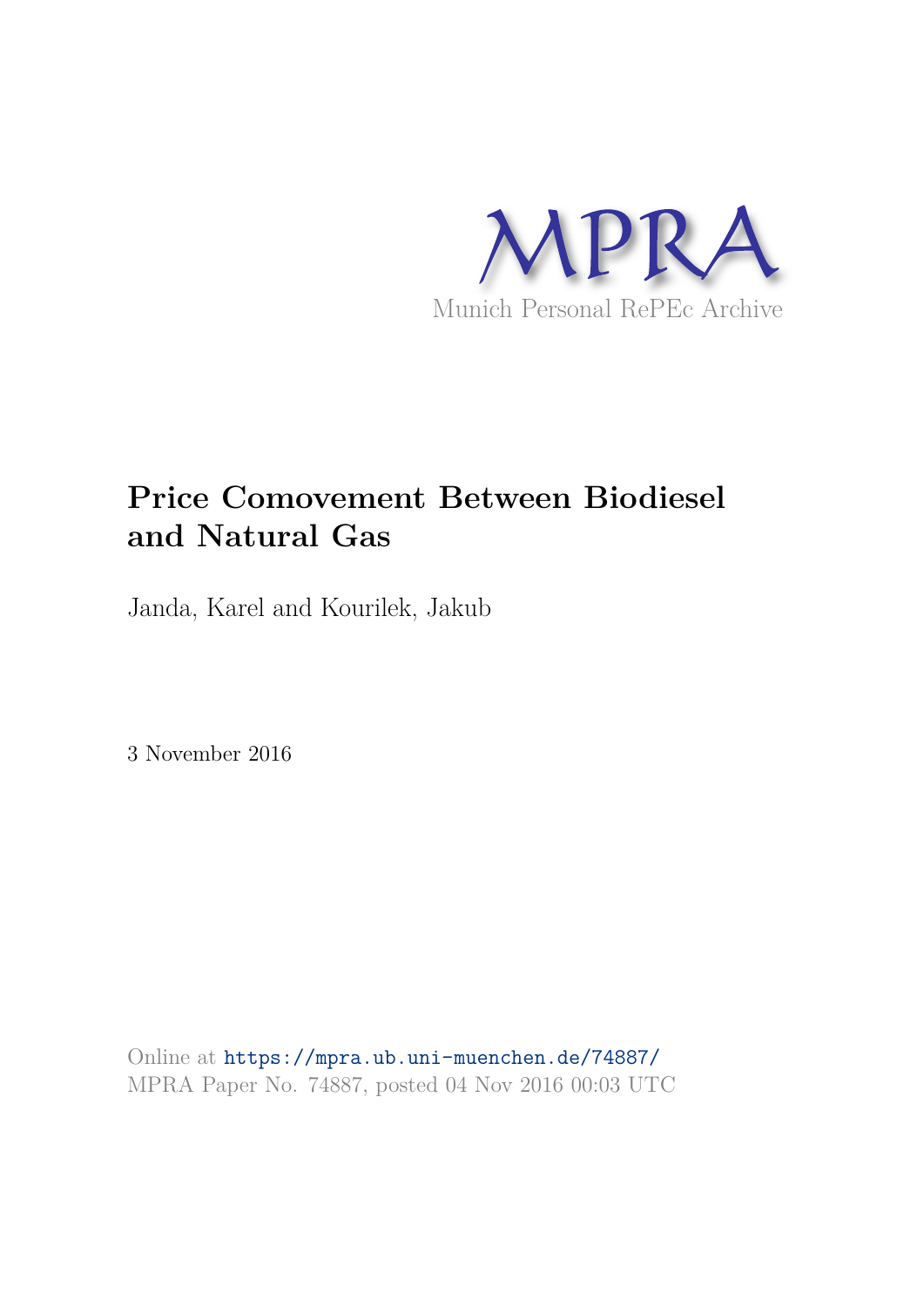# Price Comovement Between Biodiesel and Natural Gas <sup>∗</sup>

Karel Janda $a,b}$  and Jakub Kourileka $\,$ 

<sup>a</sup>Charles University <sup>b</sup>University of Economics, Prague

October 28, 2016

#### Abstract

We study relationship between biodiesel, as a most important biofuel in the EU, relevant feedstock commodities and fossil fuels. Our main interest is to capture relationship between biodiesel and natural gas. They are both used either directly as a fuel or indirectly in form of additives in transport. Therefore, our purpose is to find price linkage between biofuel and natural gas to support or reject the claim that they compete as alternative fuels and potential substitutes. The estimated price link between biodiesel and diesel is negative and the strongest among analysed commodities. The price transmission between biodiesel and natural gas is the weakest one.

Keywords: biofuels, shale gas JEL Codes: Q16, Q42

## 1 Introduction

We study relationship between biodiesel, as a most important biofuel in the EU, relevant feedstock commodities and fossil fuels. Our main interest is to capture relationship between biodiesel and natural gas. They are both used either directly as a fuel or indirectly

<sup>∗</sup>Email addresses: Karel-Janda@seznam.cz (Karel Janda), jakub.kourilek@gmail.com (Jakub Kourilek). This project has received funding from the European Union's Horizon 2020 Research and Innovation Staff Exchange programme under the Marie Sklodowska-Curie grant agreement No 681228. We also acknowledge support from the Czech Science Foundation (grants 15-00036S and 16-00027S) and from University of Economic, Prague (institutional support IP100040). Karel Janda acknowledges research support provided during his long-term visits at Australian National University and McGill University. The views expressed in the paper are those of the authors and not necessarily those of our institutions.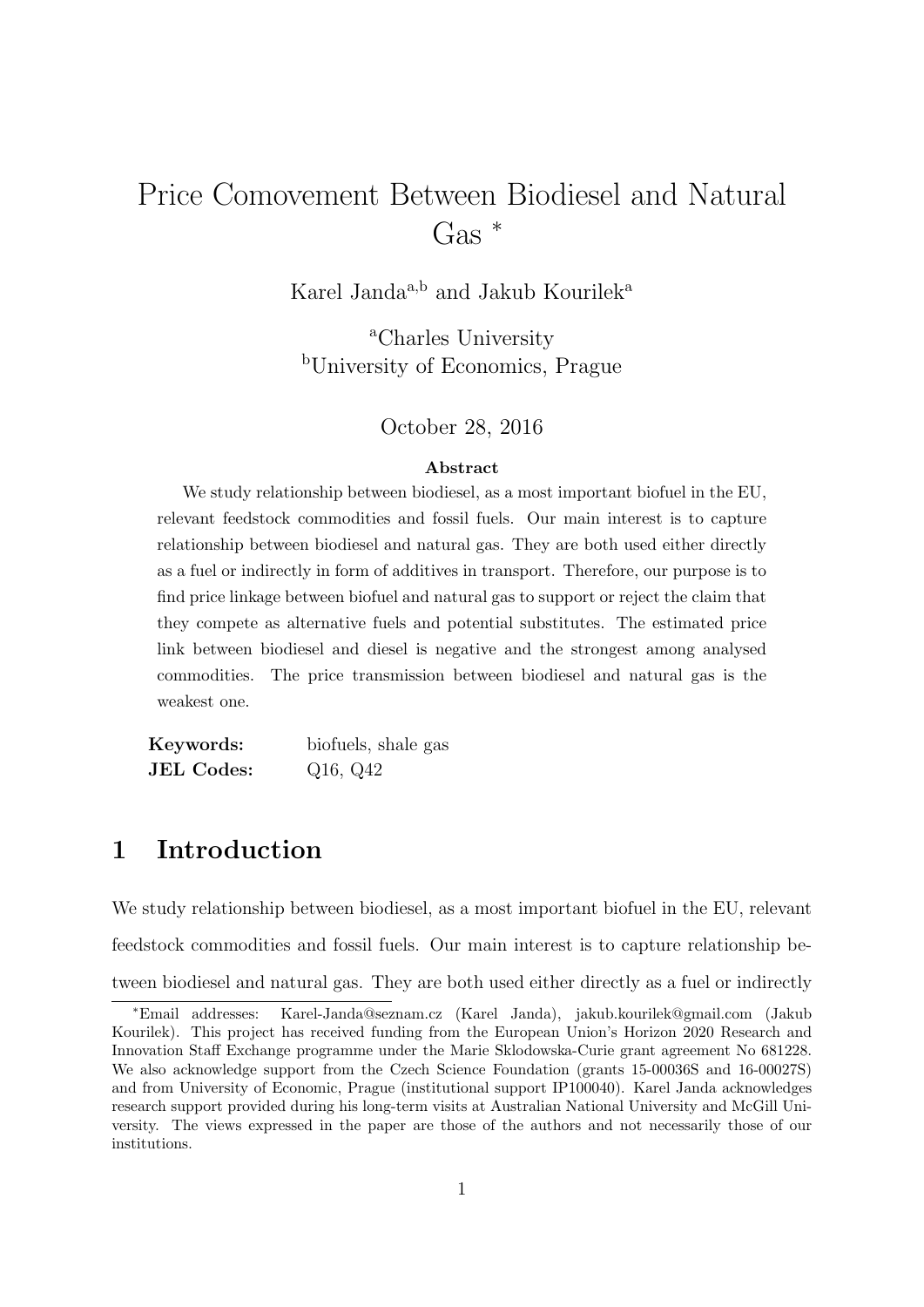in form of additives in transport. Therefore, our purpose is to find price linkage between biofuel and natural gas to support or reject the claim that they compete as alternative fuels and potential substitutes.

### 2 Theoretical framework

Biofuel market is subject to substantial regulation in the EU. In fact, regulation creates biofuel market through indicative or mandatory targets and corresponding incentives such as blending mandates and production subsidies. Serra et al. (2008) described biofuel market as standard supply and demand market with technical and regulatory barriers. They used such framework to study nonlinear price transmission in corn-ethanol-oil price system in the US. This framework suits the EU biofuel market well. Blending "wall" or mandatory blending mandates can be assigned to regulatory constraint. It lays down minimum quantity of biofuel that has to be placed on the market. On the other hand, technical constraint represents production limits and technical limits of biofuel application as a fuel. In actual fact it sets maximum quantity of biofuel that can be put on the market. We can imagine them as vertical lines in standard economic supply and demand equilibrium model. These constraints may set such conditions that market equilibrium is unachievable. For example, when price of relevant fossil fuel decreases, demand for biofuel shifts which results in lower price and less quantity of biofuel on the market. Supply function behaves in a similar way when price of relevant feedstock increases, which pushes biofuel price up. However, technical and regulatory barriers can prevent market from achieving new equilibrium. Price and quantity are then determined by the barrier which results in price above the equilibrium price. Moreover, these barriers may vary over time due to regulation changes or technical innovations. That can cause demand and supply functions to follow nonlinear patterns in converging to those constraints (Kristoufek et al., 2014). Further, they claim that, as a cause of constraints, supply and demand functions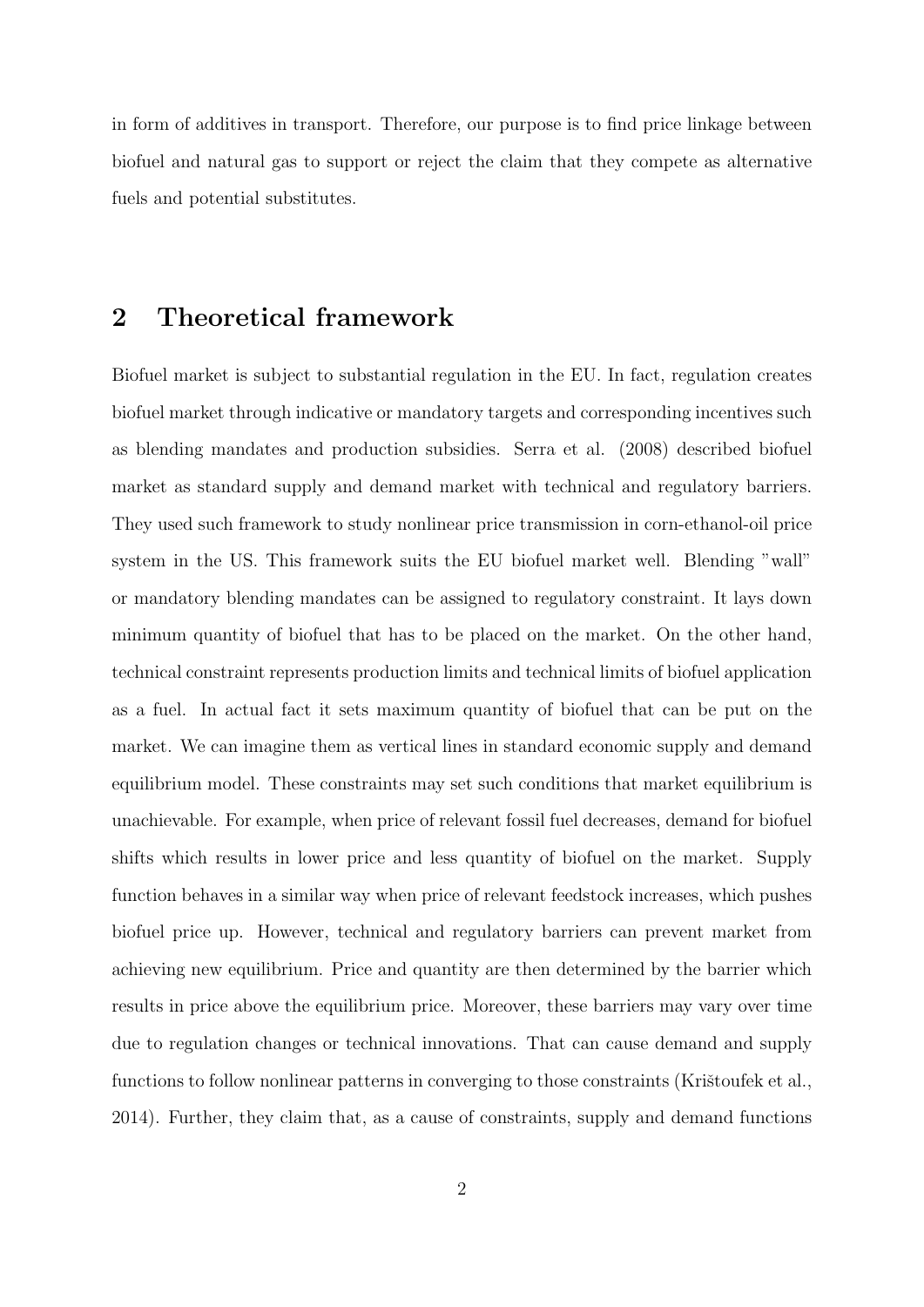will rather change their shape than perform horizontal or vertical shifts like in a standard economic framework. It is another argument for nonlinear nature of supply and demand which leads to price dependence and co-movements among commodities.

For estimation of price dependences econometrics often uses log-log model. Estimated coefficient than represents elasticity of one commodity to another. However, if we consider model of prices in logarithmic form on both sides of an equation:

$$
log P_j = \alpha + \beta log P_i + v \tag{1}
$$

Estimated coefficient  $\beta$  represent elasticity in form  $e_{P_i}^{P_j} =$  $\Delta P_j/P_j$  $\Delta P_i/P_i$ . It is not a standard microeconomic cross-price elasticity which describes how demanded quantity of one commodity reacts to changes in price of another one. It is defined as  $e_i^j =$  $\Delta Q_{d_j}/Q_{d_j}$  $\Delta P_i/P_i$ and it gains positive and negative values which corresponds to their microeconomic relation, i.e. if they are gross substitutes or gross complements, respectively. However, if we lack data on demanded quantity the elasticity from log-log model serves as a good substitute. It is convenient to distinguish between them since both captures different phenomenon. Thus, we call it price transmission between commodity i and j as Kristoufek et al.  $(2014)$ do. The price transmission represents how price of a commodity  $j$  reacts to changes in price of a commodity i (Krištoufek et al., 2012). In fact, they showed that price transmission is a ratio between own price elasticity of demand and aforementioned cross price elasticity of demand for a commodity j.

$$
e_{P_i}^{P_j} = \frac{\Delta P_j / P_j}{\Delta P_i / P_i} = \frac{\Delta P_j / P_j}{\Delta P_i / P_i} \times \frac{Q_{d_i} / \Delta Q_{d_i}}{Q_{d_i} / \Delta Q_{d_i}} = \frac{\Delta P_j / P_j}{\Delta Q_{d_i} / Q_{d_i}} \times \frac{\Delta Q_{d_i} / Q_{d_i}}{\Delta P_i / P_i} = \frac{1}{e_{P_j}^{d_i}} \times e_{P_i}^{d_i} = \frac{e_{P_i}^{d_i}}{e_{P_j}^{d_i}} \tag{2}
$$

If absolute value of price transmission is less than one, then price of commodity  $i$  -  $P_i$ reacts more to the changes in demanded quantity  $Q_{d_i}$  of commodity i than of commodity j (Krištoufek et al., 2012). That is what one would expect. To capture introduced possible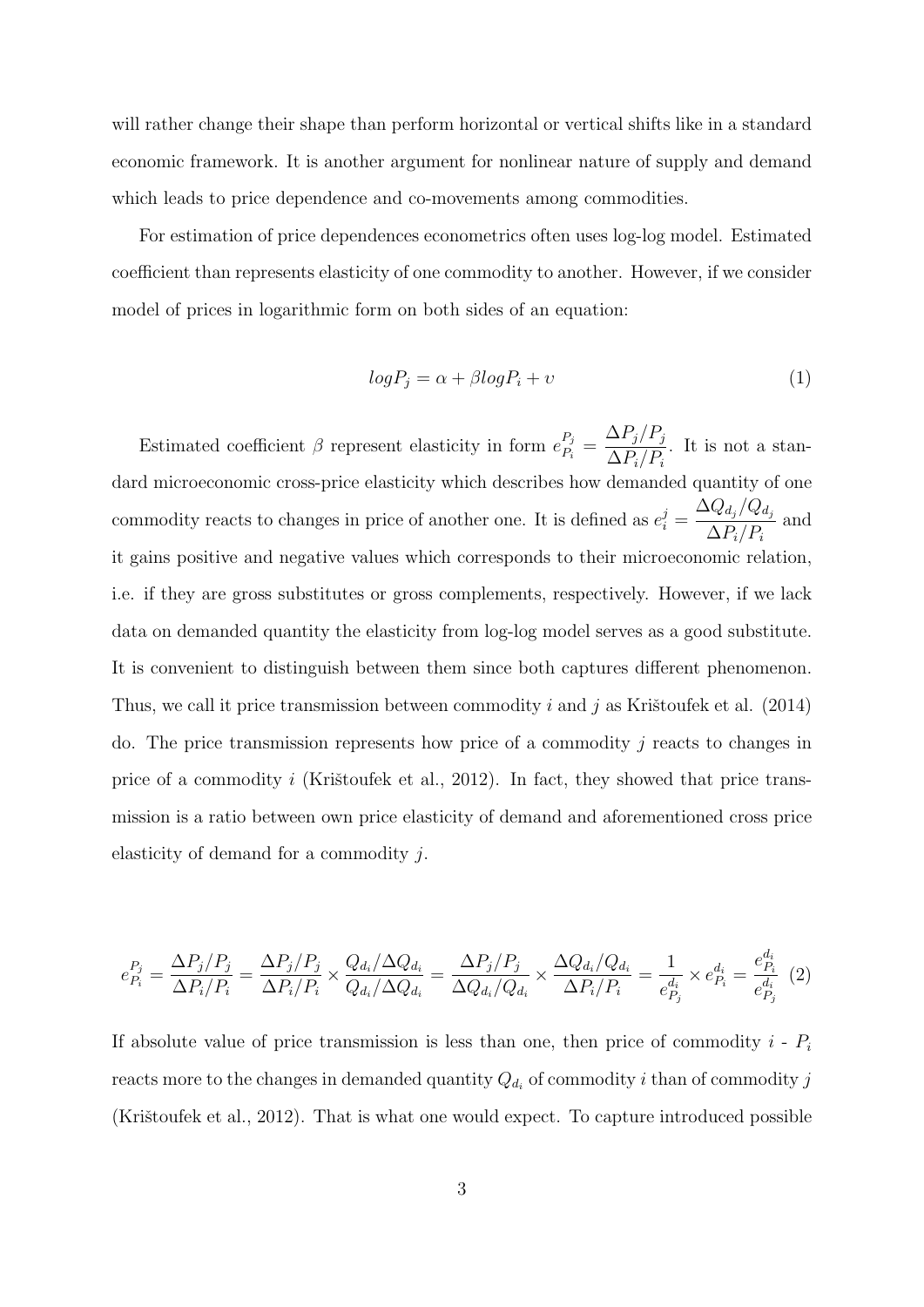nonlinearities on biofuel market, we use approach proposed by Kristoufek et al. (2014). The standard log-log model is extended by expression that capture price dependence to second order polynomial.

$$
e_{P_j}^{P_i} = \alpha + \gamma_1 P_i + \gamma_2 P_i^2 \tag{3}
$$

Therefore, the model for price transmission between two commodities that allows for nonlinear relations is stated as follows:

$$
log P_j = \alpha + \beta_0 log P_i + \beta_1 P_i + \beta_2 P_i^2 + \varepsilon \tag{4}
$$

According to Krištoufek et al. (2014), proposed framework is able to control for not only price dependence, but also for time dependence which is benefit over standard constant elasticity approach that assume constant elasticity over time. It enable us to analyse development of the price transmission between desired commodities over time and connect it to certain occurrences on market.

## 3 Data description

Our dataset consists of time series of biodiesel, related fossil fuels and feedstocks prices. Target market of this work is the EU, thus we analyse biodiesel and closely related commodities. In a previous studies German diesel was found to have price link with biodiesel and it is undoubtedly its close substitute. Further, we include prices of relevant feedstocks into our dataset. Rapeseed as the most common used feedstock for production of biodiesel in the EU and soybeans are included. Besides, we add time series of prices of Brent crude oil and the UK natural gas. Our dataset contains information on demanded quantity of some of variables. they turned out to be good instruments within 2SLS estimation. Time series range between April 2009 and January 2015. Unfortunately, our dataset does not contain year 2008 when the food crisis occurred. Since prices of biodiesel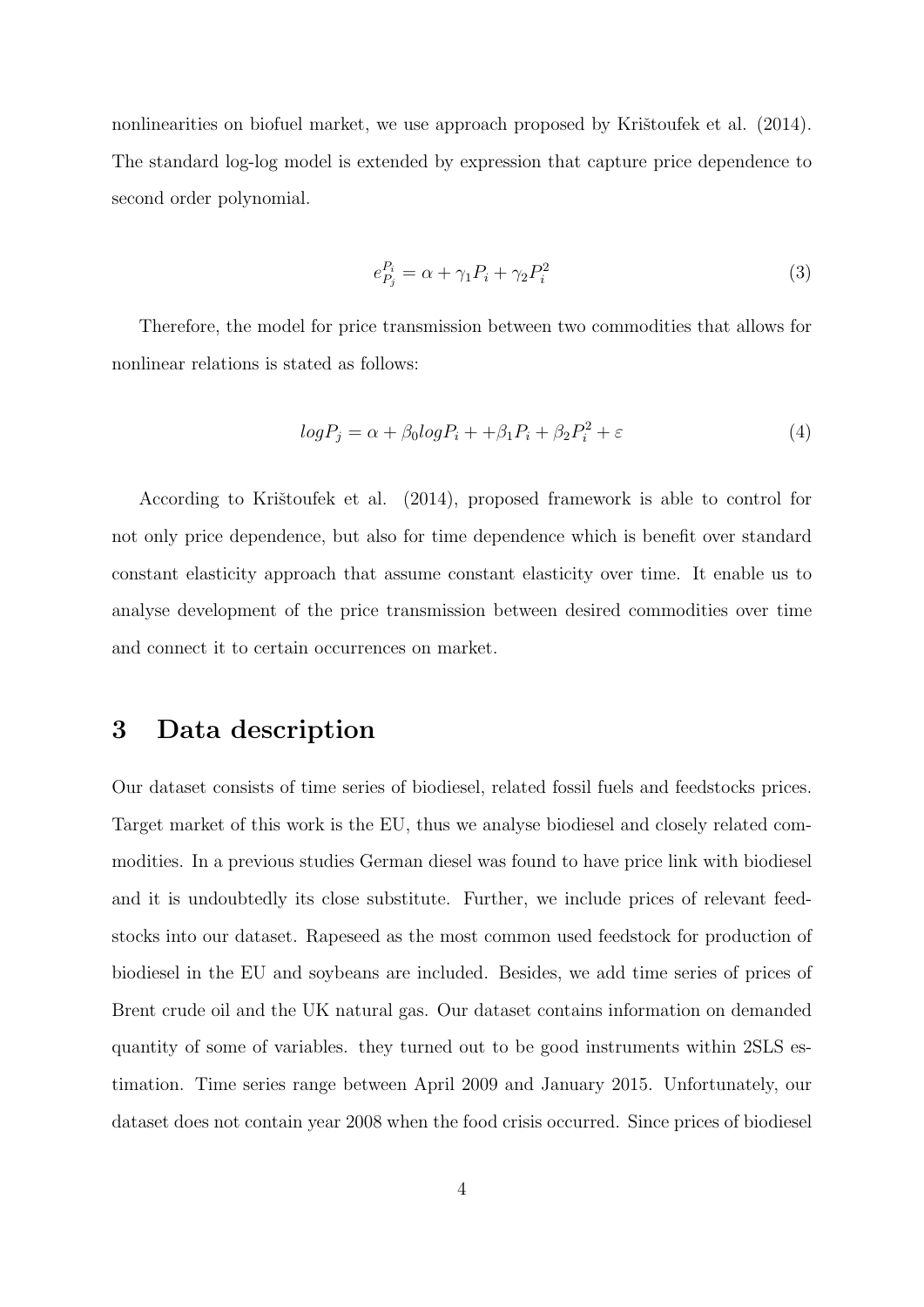are illiquid, we use weekly data for our analysis. Summary statistics are enclosed in the Appendix. All series were obtained from the Thomson Reuters Contributed Data. Summary of commodity tickers is presented in Table 1.

| Commodity        | Ticker              | Contract type  |
|------------------|---------------------|----------------|
| <b>Biodiesel</b> | <b>FAME FOB ARA</b> | spot, ARA OTC  |
| Diesel           | ULSD10              | spot, ARA FOB  |
| Crude oil        | BRENT CRUDE JU      | futures, ICE   |
| Rapeseed         | RAPESEED EU MA      | futures, MATIF |
| Soybeans         | CBT SOYBEANS MAY5   | futures, CBOT  |
| Natural gas      | NAT BAL PT MAY      | futures, ICE   |

Table 1: Analysed commodities

It is know from previous literature that oil and gas prices and generally series of prices of energy commodities contain unit roots, i.e. their series are non-stationary and first-order integrated (Asche et al., 2012). Since presence of unit root in time series can have substantial effect on statistical inference, we test for it. If time series is found to be highly persistent , i.e. contains unit root, cointegration analysis have to be used. However, it is convenient to detrend the series and account for seasonal cycles first, because trending series can be easily confused with highly persistent series. Appropriate detrending and seasonal adjustment of the series are not common in related literature what raises questions about their results (Krištoufek et al., 2014). Data filtering was done by Stata with use of Butterworth filter. Estimated trend and seasonality can be seen in the Appendix. We applied ADF, DF-GLS and KPSS tests on detrended series in logarithmic form thereafter. We also provide test statistics for original series. Null hypothesis of ADF and DF-GLS is that time series contain unit root. Contrary, KPSS assumes series stationary under the null. Results are depicted in Table 2. It shows test statistics and corresponding 5 percent critical values. They differ for original and detrended series, because we used tests that account for linear trend in case of original series. However, unit root is not rejected in any of original series even though that applied tests accounted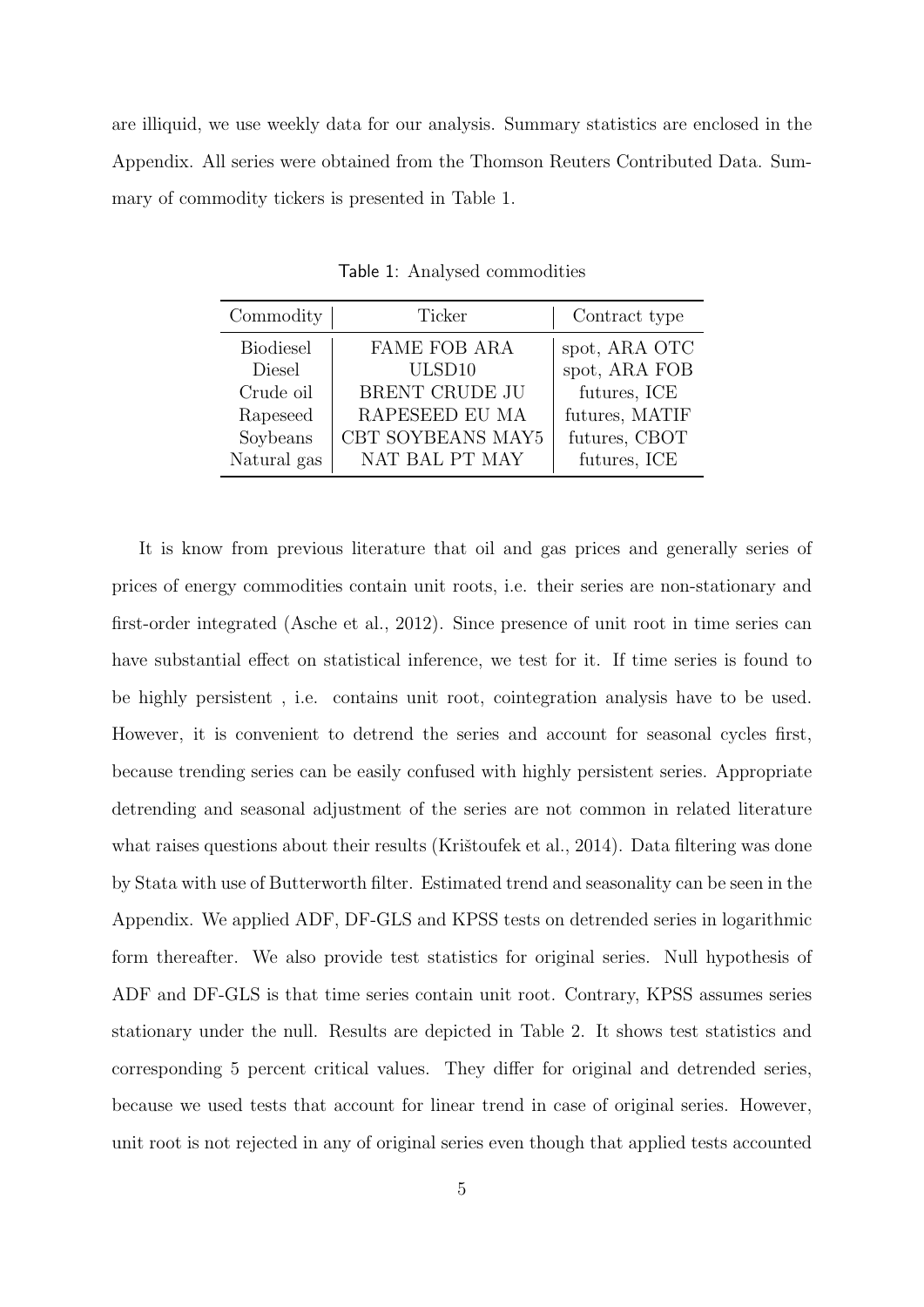for trend. Only discrepancy comes from KPSS statistic on original series of natural gas which does not reject trend stationarity. The *p*-value is greater than 10 percent. Whereas we apply test on properly detrended series that was purged of seasonality, the results are straightforward. Unit root is rejected in every series and stationarity is not rejected in case of the ADF, DF-GLS and KPSS, respectively. Therefore, cointegration technique can not be used and the OLS or 2SLS, alternatively, is right approach.

|                      | Original series |          | Detrended series |          |          |             |
|----------------------|-----------------|----------|------------------|----------|----------|-------------|
|                      | ADF             | DF-GLS   | <b>KPSS</b>      | ADF      | DF-GLS   | <b>KPSS</b> |
| <b>Biodiesel</b>     | $-2.167$        | $-2.293$ | 0.152            | $-5.049$ | $-3.838$ | 0.0167      |
| Natural Gas          | $-2.927$        | $-2.727$ | 0.116            | $-5.807$ | $-3.620$ | 0.0159      |
| Diesel               | $-1.002$        | $-0.769$ | 0.318            | $-6.373$ | $-5.812$ | 0.0167      |
| Brent                | $-0.616$        | $-0.756$ | 0.343            | $-6.276$ | $-4.978$ | 0.0177      |
| Rapeseed             | $-2.127$        | $-1.845$ | 0.192            | $-6.145$ | $-2.362$ | 0.0178      |
| Soybean              | $-2.316$        | $-2.369$ | 0.184            | $-6.192$ | $-2.322$ | 0.0178      |
| $5\%$ critical value | $-3.410$        | $-2.872$ | 0.146            | $-2.860$ | $-1.979$ | 0.463       |

Table 2: Tests for unit root

Authors computations in Stata.

### 4 Econometric model

Here we present our model. The model was build on relevant literature reviewed in previous sections and available dataset to capture price links between biodiesel and natural gas. Dependent variable is *BiodieselPrice* and it occurs in the logarithmic form in the model. Set of explanatory variables consists of prices of diesel, natural gas, Brent crude oil, rapeseed and soybean. According to the section 3.1, prices occur as in the logarithmic form, level form and the second order polynomial. Additionally we used information on demanded quantity of some of commodities in the 2SLS estimation, because they turned out to be good instruments. Variables are *DieselPrice*, NGasPrice, NGasVolume, BrentPrice, BrentVolume, RapeseedPrice, RapeseedVolume, SoybeanPrice and SoybeanVolume. The model is stated as follows: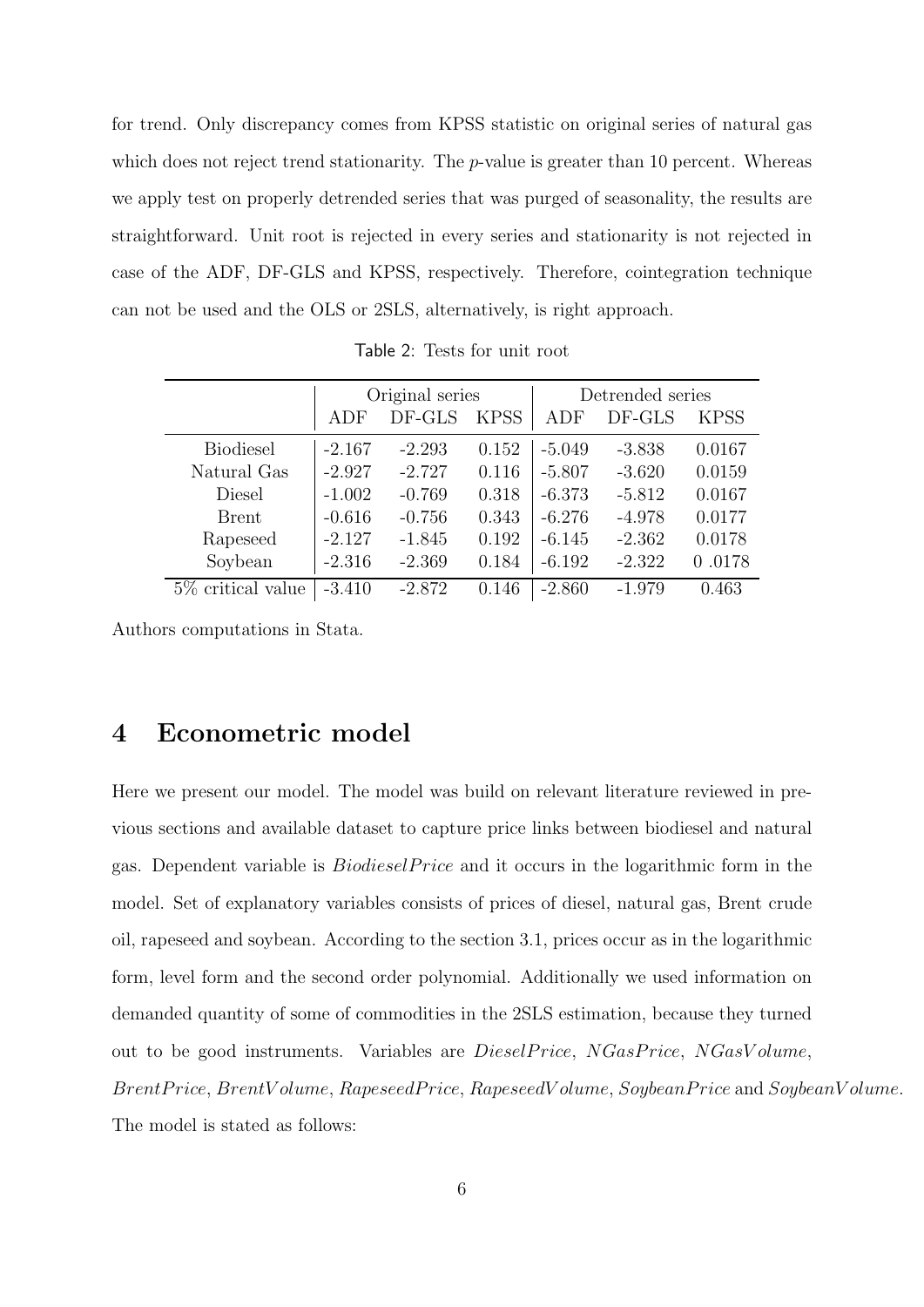$$
log P_{B_t} = \alpha + \sum_{i=1}^{5} \beta_i log P_{it} + \sum_{i=1}^{5} \gamma_i P_{it} + \sum_{i=1}^{5} \delta_i P_{it}^2 + u_t
$$
 (5)

where  $P_{B_t}$  and  $P_{it}$  represents biodiesel price in time t and prices of aforementioned commodities, respectively. t corresponds to the week, thus  $t=1,2,...,522$  since we have observations for that number of weeks. The error term  $u_t$  constitutes of unobserved effects which are uncorrelated with explanatory variables. We used various estimation methods to precisely estimate the price transmission between analysed commodities. Applied approaches are described in the Methodology section.

### 4.1 Expectation

Based on the previous research, we expect the largest price transmission effect between biodiesel and diesel, since they are undoubtedly the closest substitutes. Certainly, strong price transmission is expected among feedstocks as well. Again, such price links were found before (Krištoufek et al., 2014). However, we expect rapeseed price to have larger effect than soybean, because it is the most common feedstock for biodiesel in the EU. The price transmission among biodiesel, crude oil and natural gas is hard to forecast since their separated effect has not been estimated yet. We think that most of information on crude oil is contained in diesel prices as well and if our hypothesis of price link between natural gas and biodiesel is correct, then the price transmission should be very low in case of crude oil.

## 5 Methodology

In this section, we present procedures that we used to properly estimate our model. We provide description for the Prais-Winsten and the 2SLS methods. We continue with description of the Durbin-Watson test for serial correlation and the Hausman specification test. Section is based on Wooldridge (2009).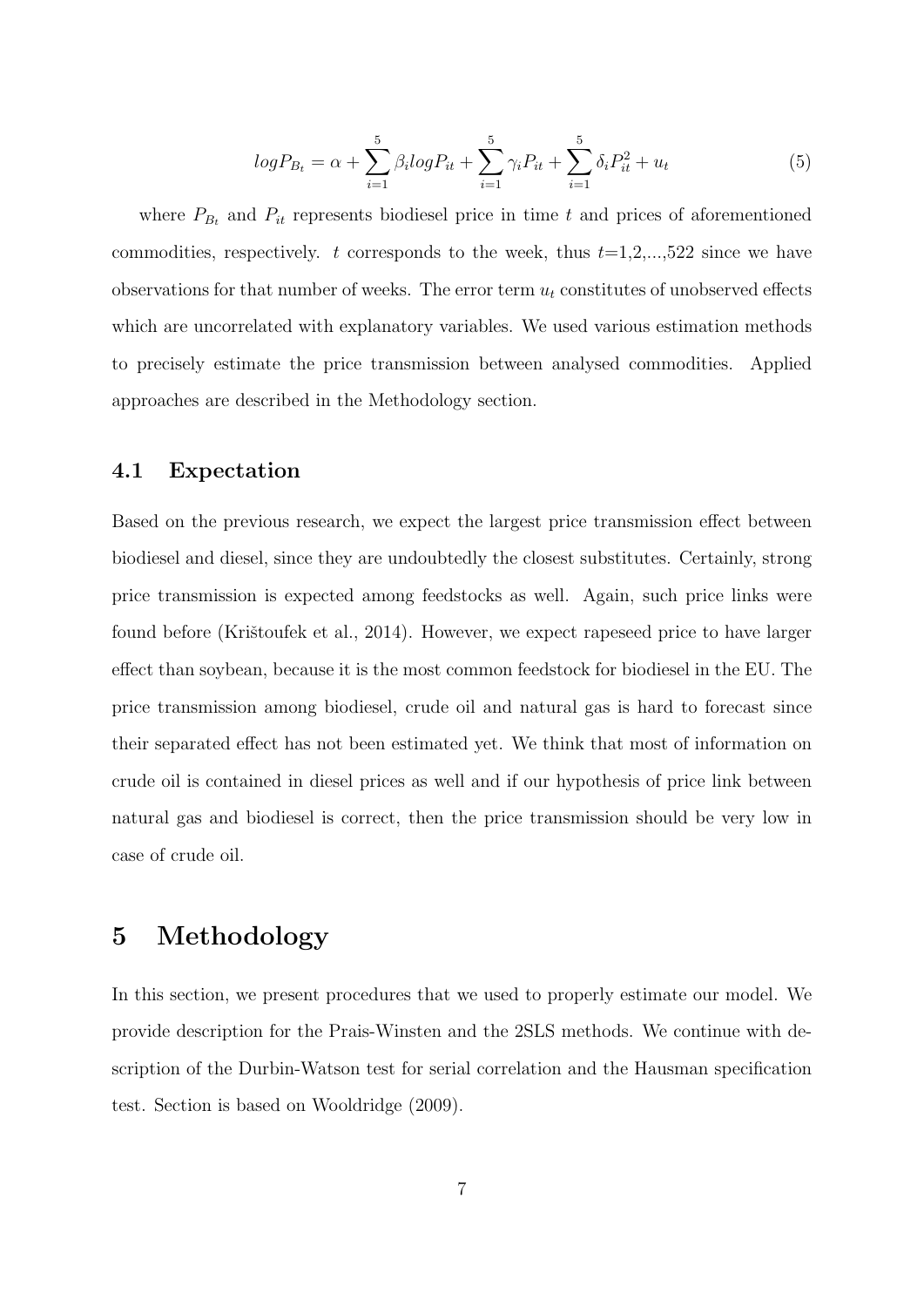### 5.1 Prais-Winsten

If we find that disturbance in the model follow AR(1) process, i.e. are serially correlated, OLS inference is no longer valid and we have to correct for it. The Prais-Winsten method is one of few possibilities how to transform the data to remove the serial correlation. The AR(1) model of errors can be written as

$$
u_t = \varrho u_{t-1} + e_t, t = 1, 2, ..., n
$$
\n<sup>(6)</sup>

where  $e_t$  are serially uncorrelated errors. Let consider model with a single explanatory variable

$$
y_t = \alpha + \beta x_t + u_t, t = 1, 2, ..., n
$$
\n(7)

where  $u_t$  follows process specified in equation 6. Then the Prais-Winsten method suggests to write model 7 for time period  $t - 1$ . Thus for  $t \geq 2$ , we write

$$
y_{t-1} = \alpha + \beta x_{t-1} + u_{t-1} \tag{8}
$$

$$
y_t = \alpha + \beta x_t + u_t. \tag{9}
$$

We multiply first equation by  $\varrho$  from the equation 6 and subtract it from the second one afterwards. The idea is to get serially uncorrelated errors  $e_t$ .

$$
y_t - \varrho y_{t-1} = (1 - \varrho)\alpha + \beta(x_t - \varrho x_{t-1}) + e_t, t \ge 2.
$$
 (10)

We can rewrite equation as

$$
\tilde{y}_t = (1 - \varrho)\alpha + \beta \tilde{x}_t + e_t, t \ge 2,\tag{11}
$$

where  $\tilde{y_t}$  and  $\tilde{x_t}$  are so called quasi-differenced data. By application of this procedure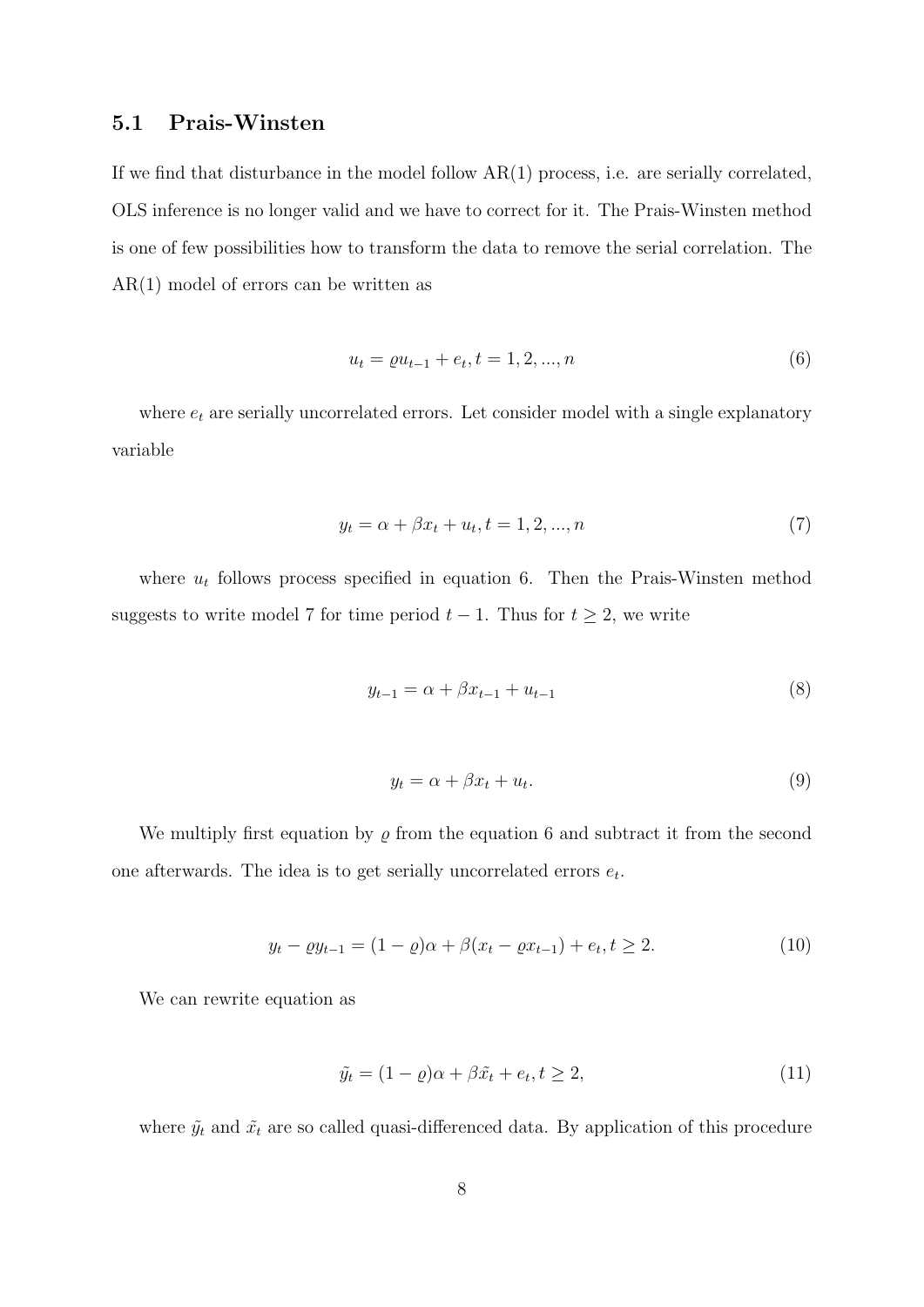we lose first observation. However, that can be easily fixed by multiplying equation 3.9 for  $t = 1$  by  $(1 - \varrho^2)^{1/2}$ . It using the fact that  $Var(u_t) = \frac{\sigma_e^2}{1}$  $\frac{\sigma_e}{1-\varrho^2} > \sigma_e^2 = Var(e_t)$  where  $| \varrho | \leq 1$ . Therefore, we obtain errors with same variation for first observation as well. The first observation looks as

$$
\tilde{y}_1 = (1 - \varrho^2)^{1/2} \alpha + \beta \tilde{x}_1 + \tilde{u}_1 \tag{12}
$$

where  $\tilde{u}_1 = (1 - \rho^2)^{1/2} u_1$ ,  $\tilde{x}_1 = (1 - \rho^2)^{1/2} x_1$  and  $\tilde{y}_1 = (1 - \rho^2)^{1/2} y_1$ . Variation of the error in 3.12 is equal to variation of errors in 11, i.e.  $Var(\tilde{u}_1) = (1 - \rho^2)Var(u_1) = \sigma_e^2$ . If we use OLS regression on model 11 and add 12 we obtain BLUE estimators of  $\alpha$  and  $β$ . Prais-Winsten estimators are example of feasible generalised least squares (FGLS) estimators. They are asymptotically more efficient than OLS estimators when errors follow  $AR(1)$  process.

### 5.2 Two Stage Least Squares

When one or more explanatory variables suffer from endogeneity, OLS estimators are generally inefficient. The 2SLS method mitigates the endogeneity problem and gives us consistent estimators. Source of the endogenity can be either an omitted variable, an error-in-variables or simultaneity. Let assume model

$$
y_1 = \alpha + \beta_1 y_2 + \beta_2 x + u \tag{13}
$$

where variable  $y_2$  is suspected to be endogenous, i.e. suffer from one of the mentioned problem. We call such equation structural equation. Consider further that we have variable z which satisfies these two conditions:

$$
Cov(z, u) = 0;
$$
  

$$
Cov(z, y_2) \neq 0.
$$

The first condition means that  $z$  is exogenous in the equation and is also referred to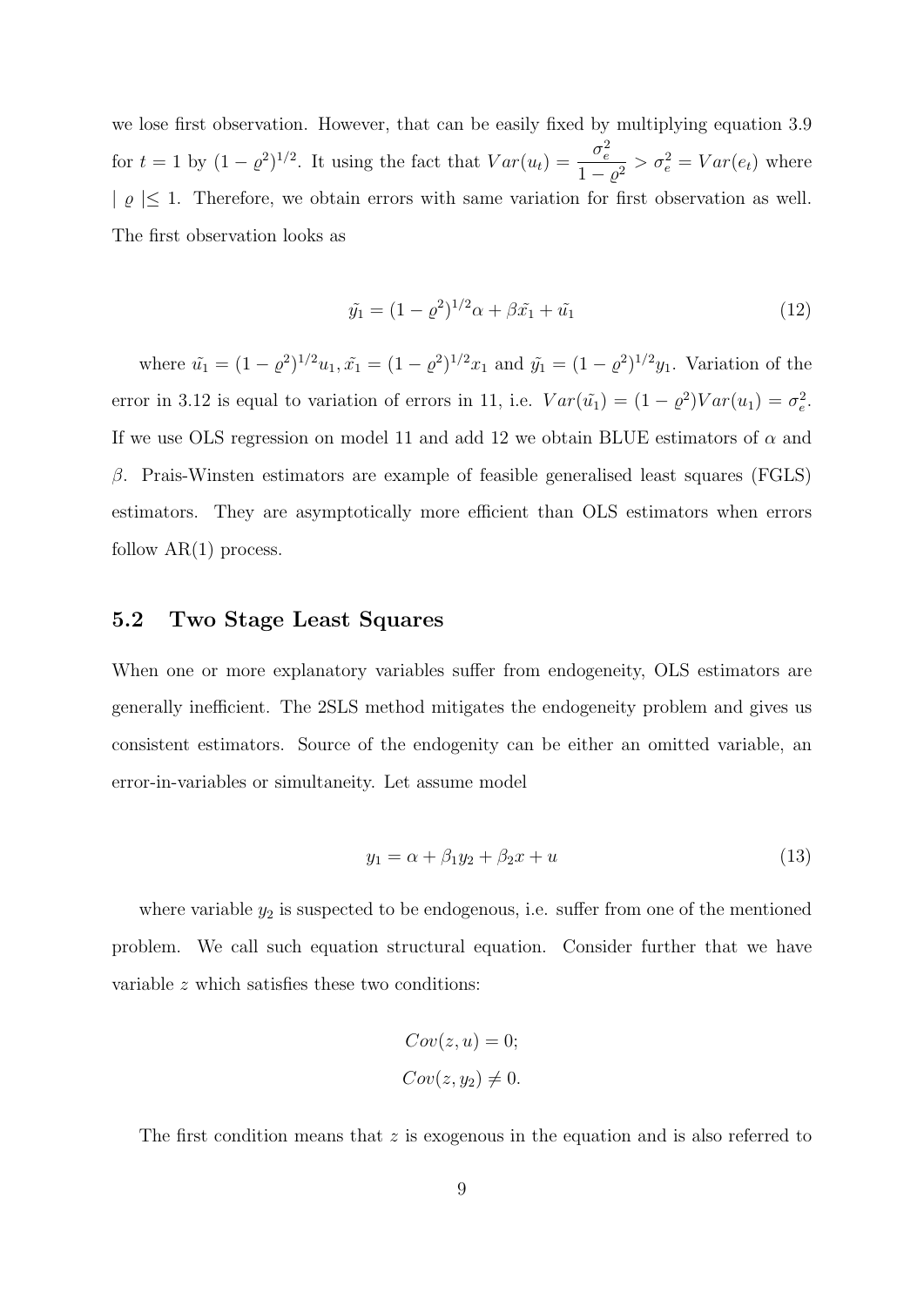as instrument exogeneity. It means that after the  $y_2$  and unobserved effect in the error u has been controlled for, z has no partial effect on  $y_1$ . The second condition is referred to as instrument relevance. It requires that variables have to be related in either positive or negative way, i.e. it has to have partial effect on the endogenous variable  $y_1$  after x has been controlled for. In other words, coefficient  $\pi_1$  in the following equation has to be different from zero.

$$
y_2 = \pi_0 + \pi_1 z + \pi_2 x + v \tag{14}
$$

This equation is called reduced form. The 2SLS procedure then regresses  $y_1$  on fitted values  $\hat{y}_2$  from OLS regression 3.14 and x, in fact  $\hat{y}_2$  is used as instrument for  $y_2$ . OLS estimates  $\widehat{\alpha}$ ,  $\widehat{\beta}_1$  and  $\widehat{\beta}_2$  from regression

$$
y_1 = \alpha + \beta_1 \hat{y}_2 + \beta_2 x + e \tag{15}
$$

are called 2SLS estimators. The error term  $e = u + \beta_1 v$  is uncorrelated both with  $\hat{y}_2$ and x. It is using the fact that suspected correlation of  $y_2$  and u is purified in regression 14. The method can be extended to the case with more endogenous variables with at least same number of exogenous variables.

#### 5.3 Tests

To decide which econometric method suits out data best, we have to apply two crucial tests. The Durbin-Watson tests for serial correlation and we use it to decide whether we have to correct for it with Prais-Winsten method. The Haussman specification test helps us to decide between OLS and 2SLS, i.e. to find out if an endogeneity is present.

The Durbin-Watson tests for AR(1) serial correlation. Its statistic (DW) is based on the OLS residuals and it is defined as: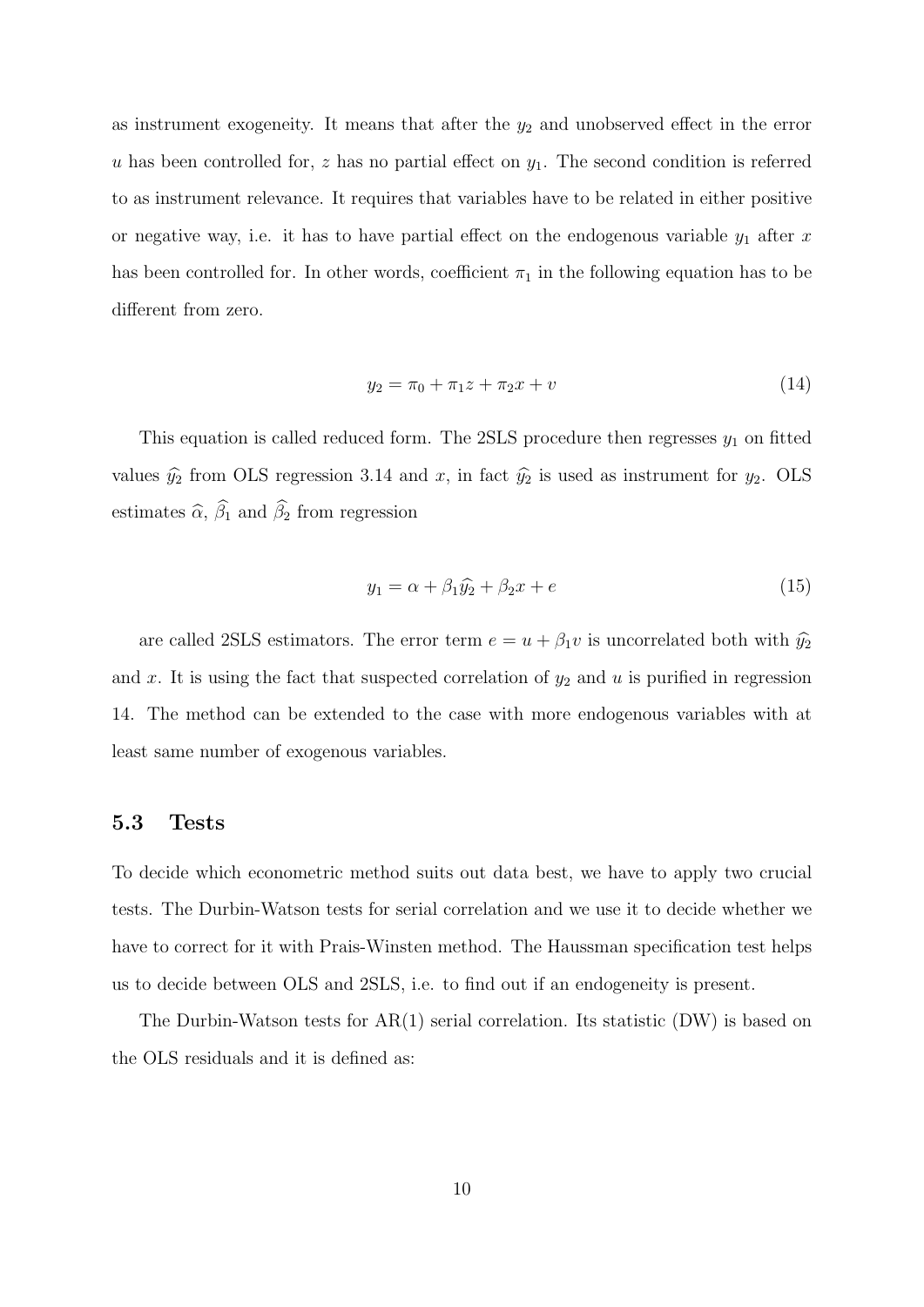$$
DW = \frac{\sum_{t=2}^{n} (\hat{u}_t - \hat{u}_{t-1})^2}{\sum_{t=2}^{n} \hat{u}_t^2}
$$
 (16)

The DW statistic is closely related to  $\hat{\varrho}$  from regression of OLS residuals on its lagged values.

$$
u_t = \alpha + \varrho u_{t-1} + e_t \tag{17}
$$

Even for small sample sizes, DW statistic is close to

$$
DW \approx 2(1 - \hat{\varrho}).\tag{18}
$$

The DW distribution is derived under full set of classical linear assumptions. Since  $\rho$ is predominantly positive, hypothesis are stated as follows,

$$
H_0: \varrho \neq 0 \tag{19}
$$

against alternative

$$
H_1: \varrho > 0. \tag{20}
$$

Therefore, rejection of the null hypothesis requires DW to be statistically less than two. Since the relation to the  $\varrho$  is only approximation, the DW statistic has to be compared with two critical values  $d_U$  and  $d_L$  upper and lower, respectively. If  $DW < d_L$ , then we choose to reject the null in favour of alternative. If  $DW > d_U$ , we fail to reject the null hypothesis of serial correlation. Finally, if the DW statistic lays between upper and lower critical value, the test is inconclusive.

The Hausman specification test directly compares estimated coefficients from OLS and 2SLS regression and evaluates whether the differences between them are statistically significant. Following scheme summarizes consistency of procedures under both hypothesis. Hypothesis are: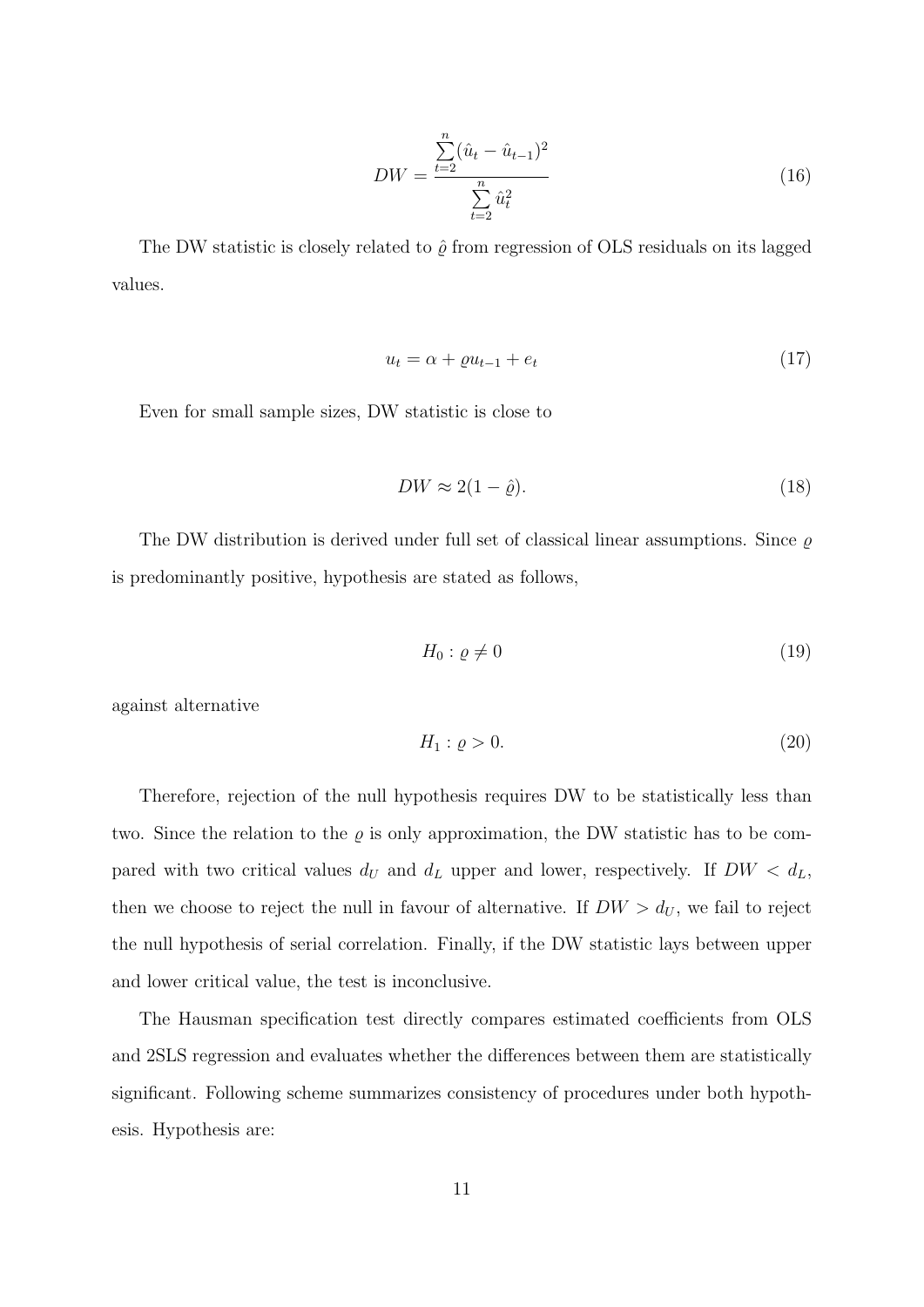$H_0$ : difference in coefficients is not systematic

 $H_1$ : difference in coefficients is systematic

|      | $OLS$   consistent & efficient inconsistent |            |
|------|---------------------------------------------|------------|
| 2SLS | consistent                                  | consistent |

If we reject  $H_0$ , we choose 2SLS. However, if we fail to reject  $H_0$ , we choose OLS since it is more efficient than 2SLS.

### 6 Results

Since we confirmed the data does not contain unit roots, thus cointegration analysis is not valid approach and we applied OLS estimation. The Breusch-pagan test confirmed presence of heteroskedasticity with chi-square statistic  $\chi^2 = 108.51$  with p-value practically zero. Therefore, we accounted for it by using heteroskedasticity robust standard errors. We verified assumption about serial correlation then. The Durbin-Watson test produced statistic  $DW = 1.105$ . Lower critical value for 1 percent significance level is 1.691. Consequently, we concluded that our errors follow AR(1) process and we had to use the FGLS estimation, since the usual OLS inference is no longer valid under presence of serially correlated errors. More precisely, we used the Prais-Winsten method that accounts for the first observation and makes the FGLS more efficient in finite sample sizes. We estimated the model by the 2SLS procedure and we used serial correlation robust standard errors to account for the serial correlation. The Hausman specification test yielded statistic 9.65 which corresponds to  $p$ -value 0.29. Thus, we chose to not reject the  $H_0$  which means that there is not enough evidence for presence of endogeneity and Prais-Winsten procedure is consistent. Estimated regressions are depicted in the Appendix. We left only significant variables in the final model. The model meets assumptions. We accounted for time trend and seasonalities. Serial correlation of errors is corrected by the FGLS estimation and we control for heteroskedasticity by using robust standard errors.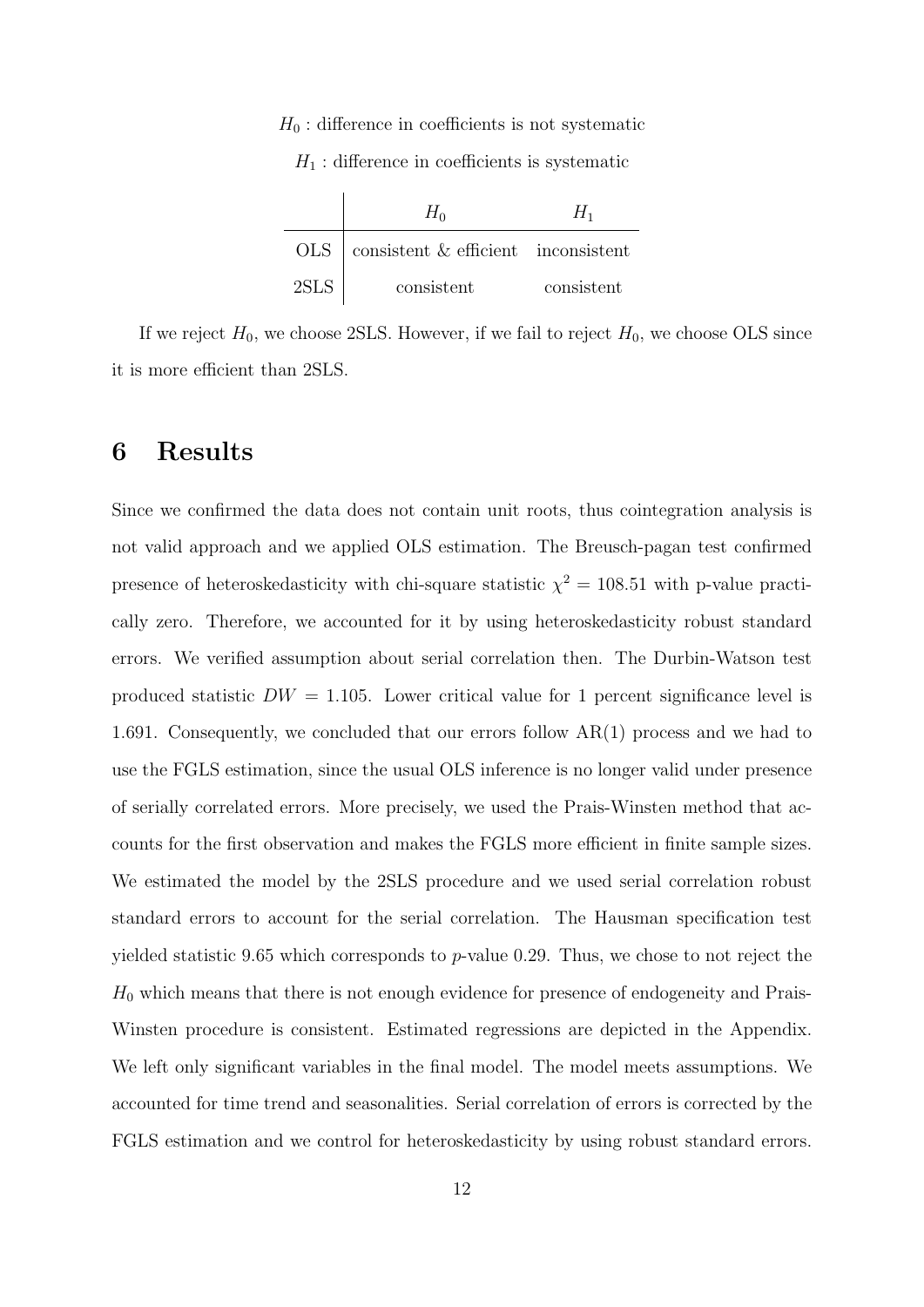The model is by definition linear in parameters. The  $R^2 = 0.2865$  which means that the model explains 29 percent of the variation in the data.

The model predicts that largest price transmission pertains to diesel. According to the model, the price-dependent transmission between biodiesel and diesel is linear and for our data on price of diesel, which ranges between \$447 and \$1075, the price-dependent transmission reaches almost -2 for the the highest prices. Estimated price transmission for soybeans and rapeseed is comparable. It ranges between 0.6 and 1.3 for both commodities. The estimate for natural gas is still statistically significant with p-value 0.036. The price transmission between biodiesel and natural gas is predicted to be the lowest among analysed commodities. However, is reaches -0.3 for higher prices of natural gas which can be considered economically significant as well.

Figure 1: Estimated price-dependent price transmission with 95% confidence boundaries



Authors computations.

Furthermore, with our model we are able to comment on development of the price transmission over time. The figure 2 shows steadily growth of the absolute value of price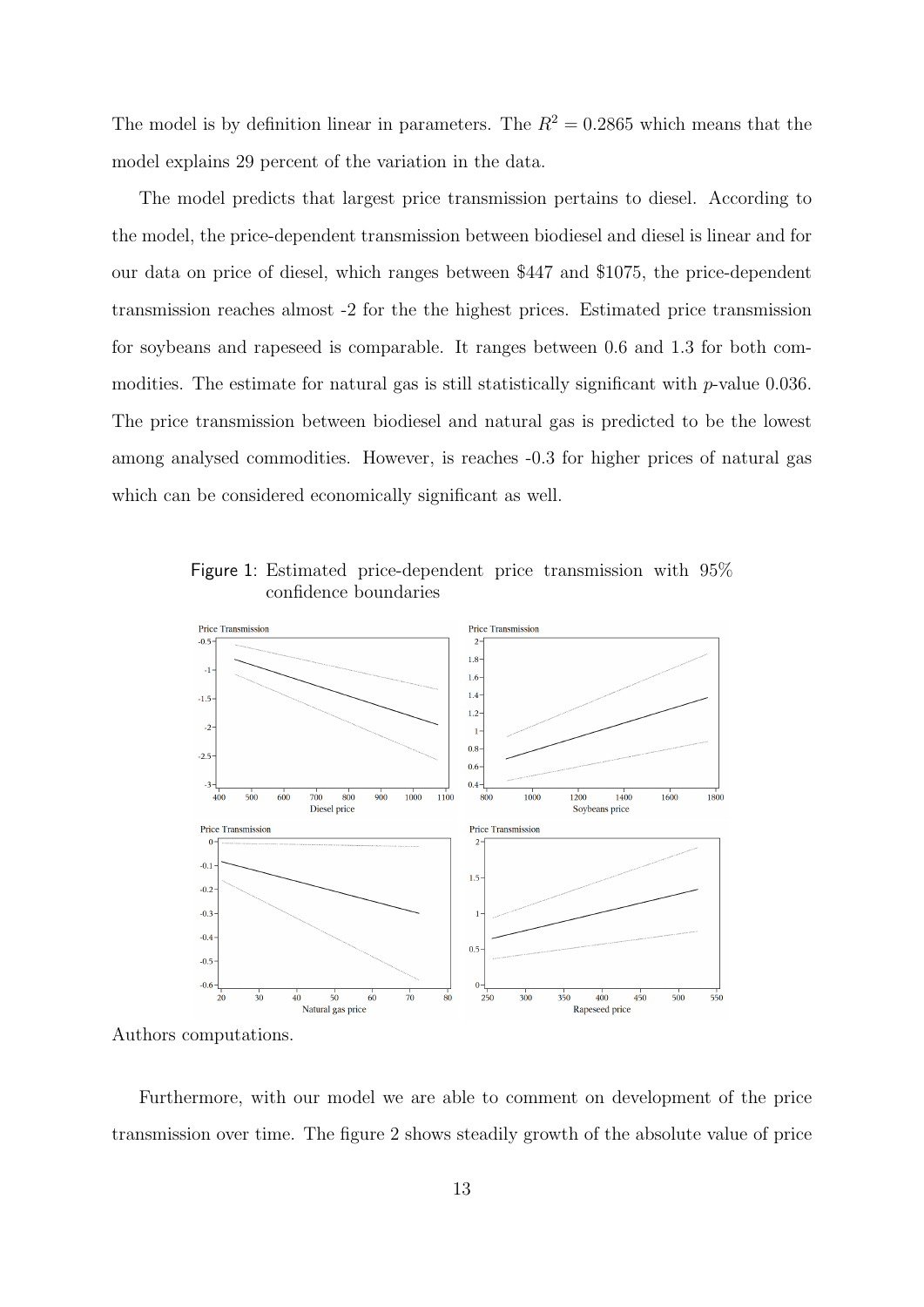transmission for the biodiesel-diesel pair from 0.8 and peaks approximately at 2 in the first half of 2011. The following years are represented by fluctuations between values 1.5 and 2. The effect plummets sharply at the end of 2014 when oil prices dropped. The development of the price transmission over time among soybeans, rapeseed and biodiesel is again comparable. Their development can be described by three spikes in 2011, than in summer of 2012 and last in the first half of 2014. Most of the time the price transmission stays around value 1, however in the end of a tracked period it substantially dropped in case of soybeans and followed by resurgence in case of rapeseed. We present development for natural gas price transmission as well, even thought it attains much lower magnitude. We again present it in absolute value since the relation is estimated to be negative. The relation gradually grows from 2009 with fluctuations around its trend. It decreases sharply in 2014 together with price of natural gas.

Figure 2: Development of the price transmission over time with 95% confidence boundaries



Authors computations.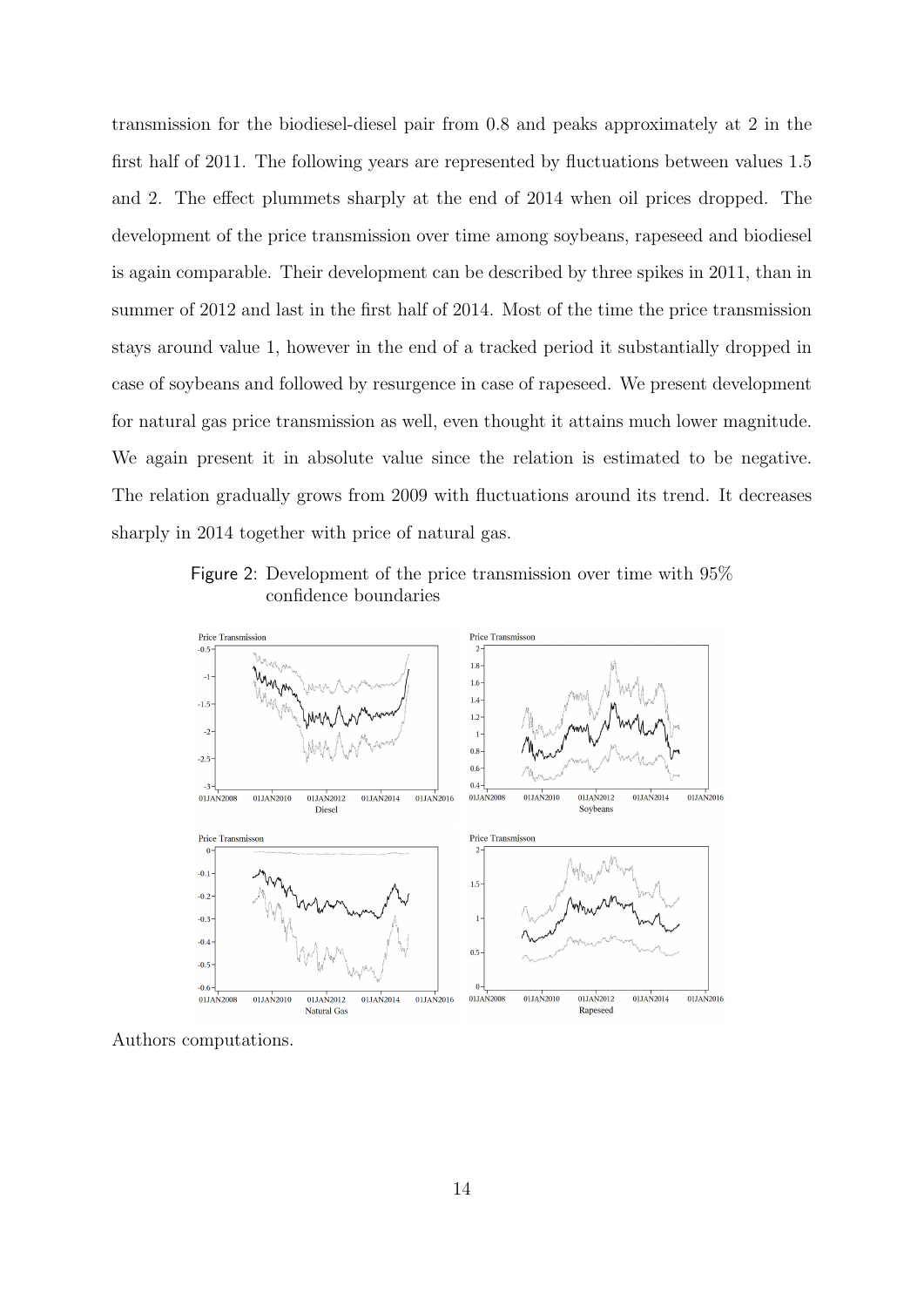## 7 Conclusions

The estimated price link between biodiesel and diesel is negative and the strongest among analysed commodities. While we expected strong relation within this pair, the negative price link is opposed to previous studies. The positive relation was quantified between German biodiesel and diesel. However, we use different time series in our work. Our dataset contains time series for ARA biodiesel and diesel. Their prices are created by trading in three ports the Antwerp, the Rotterdam and the Amsterdam. It suggests that prices of our commodities have different mutual responsiveness than German consumer biodiesel and diesel. The price transmission represents how price of one commodity reacts to changes in price of another. According to results, if price of diesel increases, the price of biodiesel decreases. Therefore, we can refer to them as so called "price substitutes." Another explanation can be that commodities in ports yield to speculations. The relation with soybeans and rapeseed price is strong as we expected. Again, the price transmission is estimated in different direction in case of soybeans price compared to the previous studies. However, according to the results when price of corresponding feedstock rises, the price of biodiesel rises as well. This is what one could expect. The price transmission between biodiesel and natural gas is the weakest one. We can still denote it as significant. Their relation is negative similar to the diesel, however in a much smaller size. From the figure 2 we see that the price transmission gradually grows over 5 years. Since, introduction of different technologies into transportation takes a while, the price transmission would rise gradually rather in a long term. That is in conformity with the fact that natural gas as an alternative fuel has experienced boom only recently, thus our dataset may not capture such phenomenon so far. However, we think that as the number of NGVs and consequently consumption of natural gas based fuels will grow, the price link may strengthen in a long term.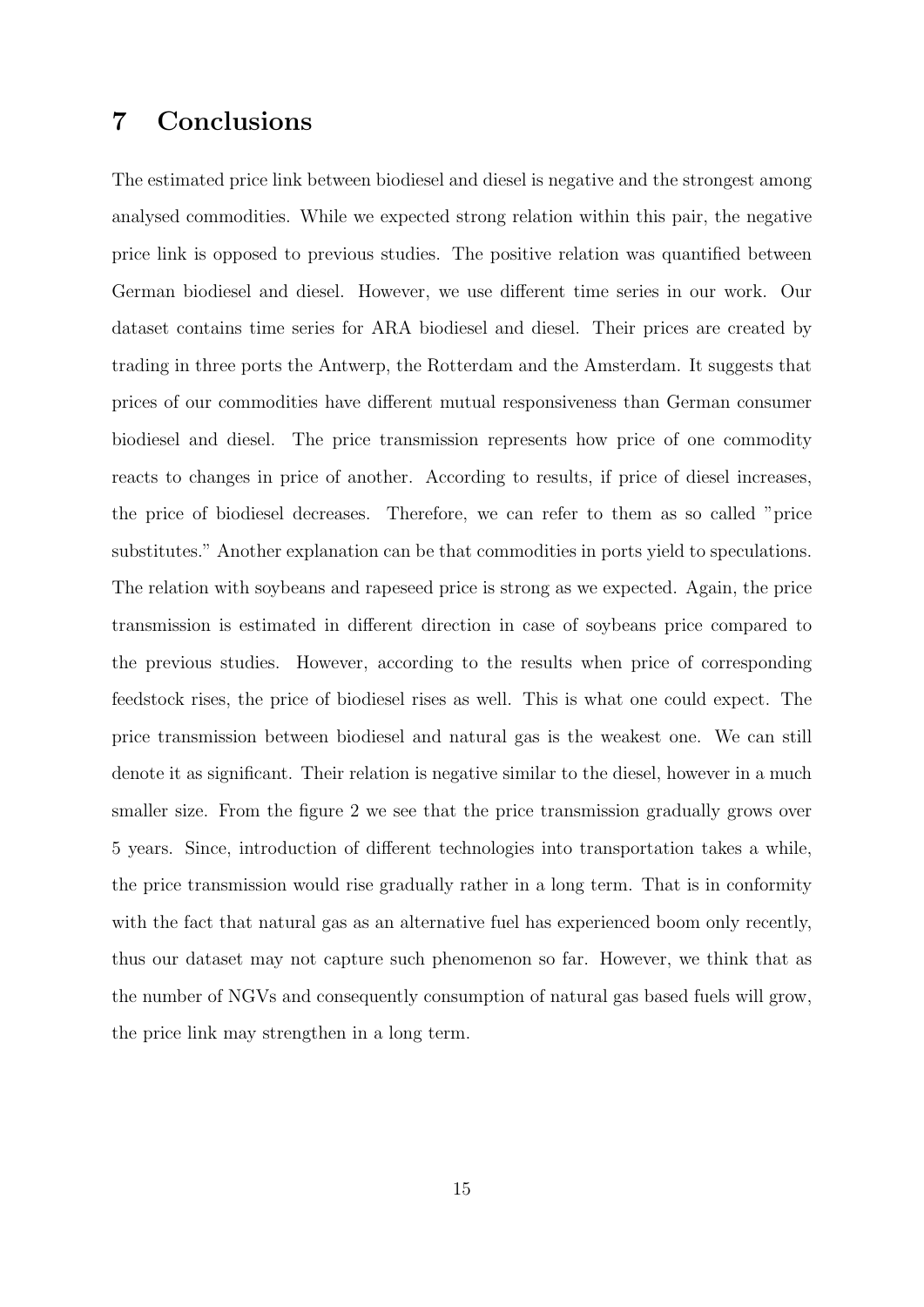## References

- [1] KRISTOUFEK, L., K. JANDA a D. ZILBERMAN. Mutual Responsiveness of Biofuels, Fuels and Food Prices. Crawford School of Public Policy, The Australian National University: CAMA Working Papers, 2012. Dostupné z: https://ideas.repec. org/p/een/camaaa/2012-38.html
- [2] KRISTOUFEK, Ladislav, Karel JANDA a David ZILBERMAN. Price transmission between biofuels, fuels, and food commodities. Biofuels, Bioproducts and Biorefining [online]. 2014, vol. 8, issue 3, s. 362-373 [cit. 2015-05-12]. DOI: 10.1002/bbb.1464. Dostupné z: http://doi.wiley.com/10.1002/bbb.1464
- [3] SERRA, Teresa, David ZILBERMAN, Jose Maria GIL a Barry K. GOODWIN. Nonlinearities in the US corn-ethanol-oil price system. American Agricultural Economics Association, 2008. Dostupné z: http://ageconsearch.umn.edu/handle/6512
- [4] WOOLDRIDGE, Jeffrey M. Introductory econometrics: a modern approach. 4th ed. Mason, OH: South Western, Cengage Learning, c2009, xx, 865 p. ISBN 03-246-6054- 5.
- [5] ASCHE, Frank, Atle OGLEND a Petter OSMUNDSEN. Gas versus oil prices the impact of shale gas. *Energy policy* [online]. 2012, č. 47, s. 117-124 [cit. 2015-03-27]. Dostupné z: http://www.sciencedirect.com/science/article/ pii/S0301421512003382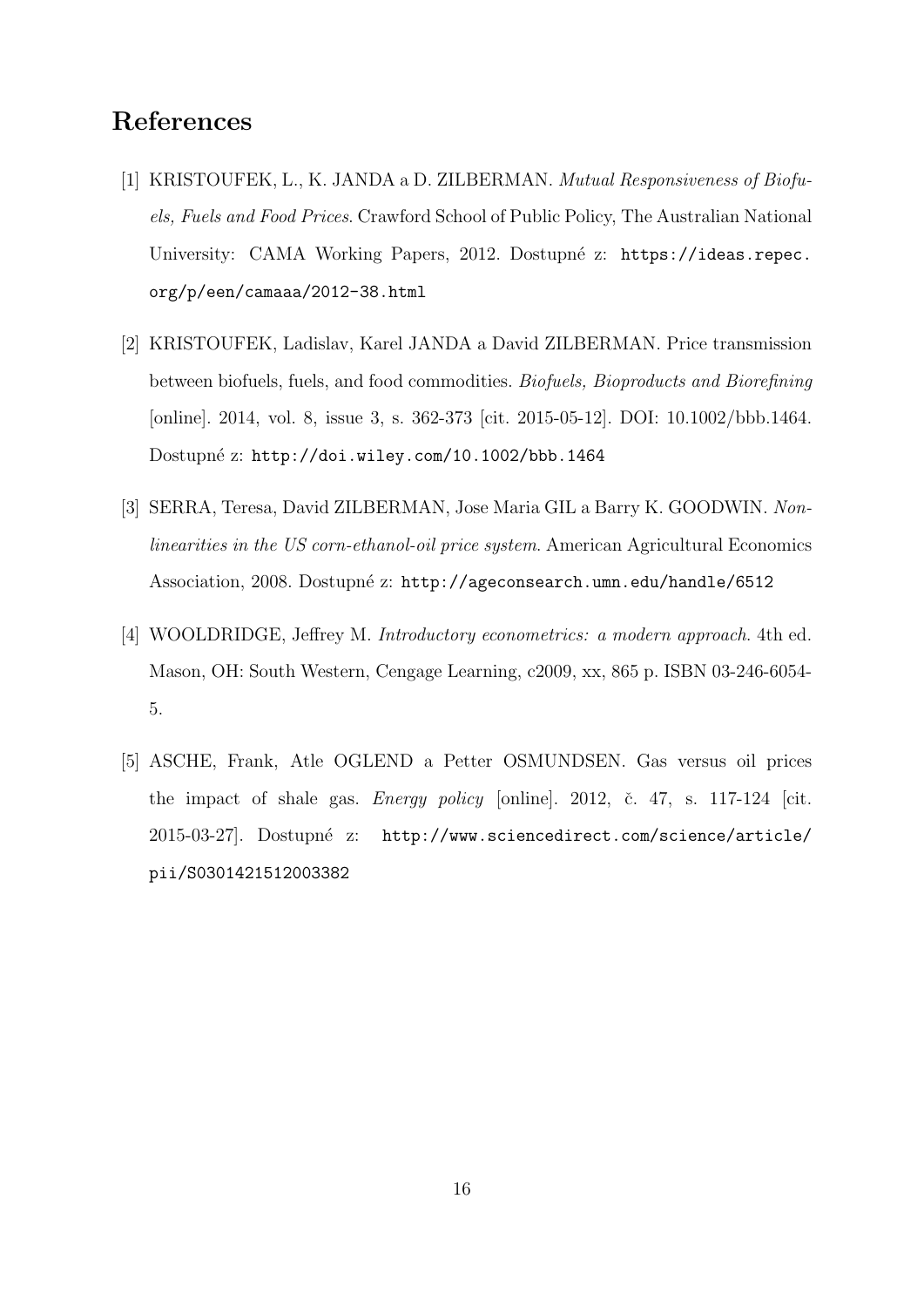# 8 Appendix – Tables

| Variable           | Mean       | Std. Dev.  | Min.   | Max.    | N   |
|--------------------|------------|------------|--------|---------|-----|
| BiodieselPrice     | 278.212    | 108.044    | 87.5   | 535     | 302 |
| DieselPrice        | 840.950    | 162.667    | 447.75 | 1075.5  | 302 |
| <b>NGasPrice</b>   | 51.77      | 13.645     | 20.1   | 72.38   | 302 |
| <b>NGasVolume</b>  | 37316.142  | 17378.408  | 9325   | 94160   | 302 |
| <b>BrentPrice</b>  | 97.455     | 18.472     | 50.11  | 126.65  | 302 |
| <b>BrentVolume</b> | 831664.036 | 229455.232 | 246497 | 1476185 | 302 |
| RapeseedPrice      | 393.383    | 73.932     | 255.75 | 525.25  | 302 |
| RapeseedVolume     | 14909.235  | 6771.067   | 2525   | 36841   | 302 |
| SoybeanPrice       | 1264.598   | 206.616    | 885    | 1764.5  | 302 |
| SoybeanVolume      | 293426.642 | 224660.41  | 401    | 914977  | 302 |

| Table 3: Summary statistics |  |
|-----------------------------|--|
|                             |  |

Authors computations in Stata.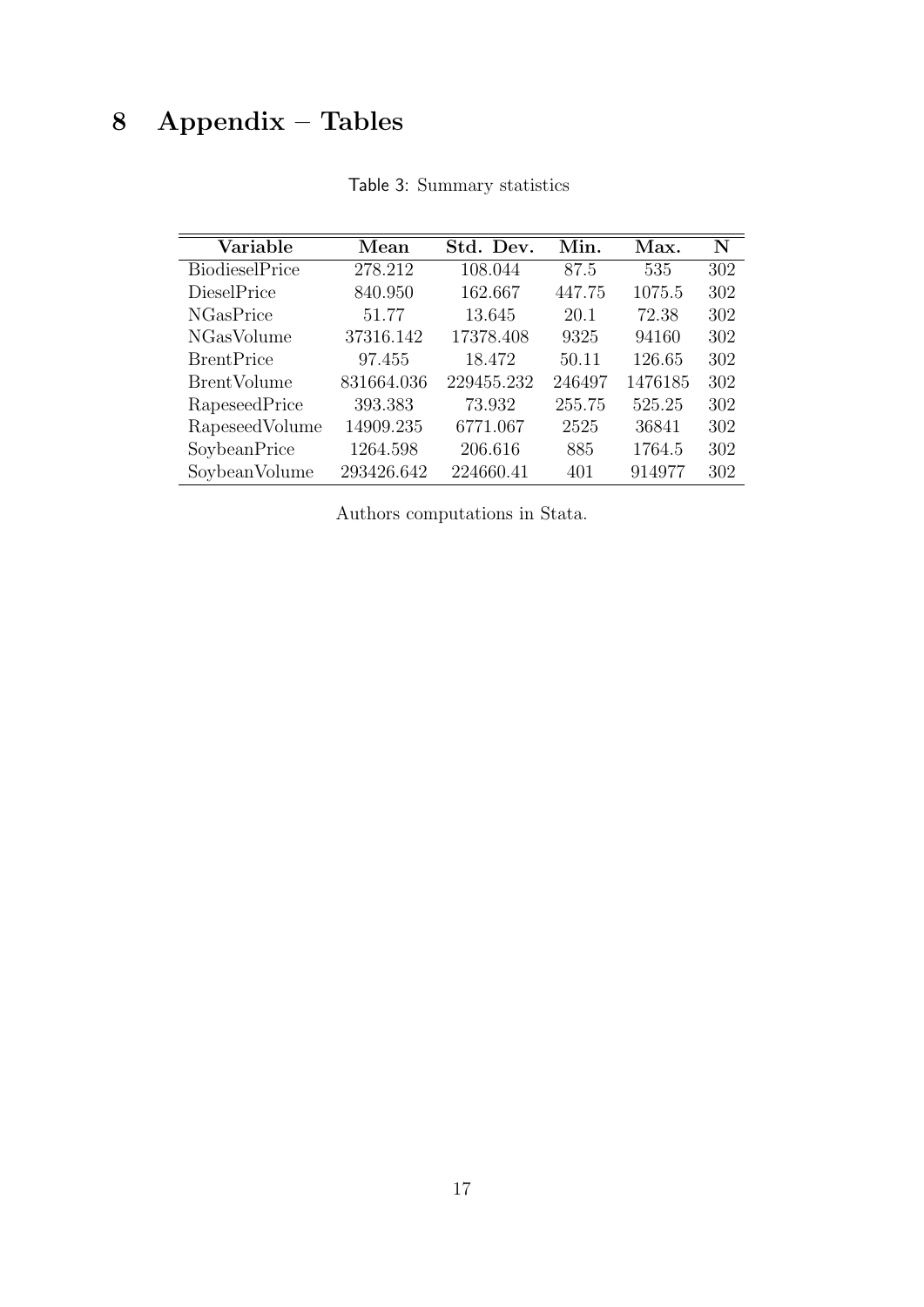| Variable                | Coefficient                  | (Std. Err.) |  |
|-------------------------|------------------------------|-------------|--|
| log(Diesel)             | $-3.66063^{\dagger}$         | (2.07831)   |  |
| log(Natural Gas)        | 0.37457                      | (0.28929)   |  |
| log(Brent)              | 3.64236*                     | (1.80789)   |  |
| log(Rapeseed)           | 3.44126**                    | (1.08391)   |  |
| log(Soybean)            | $-1.76576^{\dagger}$         | (1.04036)   |  |
| Diesel                  | 0.00255                      | (0.00260)   |  |
| NaturalGas              | $-0.01668*$                  | (0.00680)   |  |
| <i>Brent</i>            | $-0.04039*$                  | (0.01862)   |  |
| Rapeseed                | $-0.00556*$                  | (0.00265)   |  |
| Soybean                 | $0.00223*$                   | (0.00088)   |  |
| NaturalGas <sup>2</sup> | $-0.00015$                   | (0.00039)   |  |
| $Brent^2$               | $-0.00024$                   | (0.00051)   |  |
| $Diesel^2$              | 0.00001                      | (0.00001)   |  |
| Rapeseed <sup>2</sup>   | $-0.00002$                   | (0.00002)   |  |
| Soybean <sup>2</sup>    | 0.00000                      | (0.00000)   |  |
| Intercept               | $-0.00219$                   | (0.01050)   |  |
|                         |                              |             |  |
| N                       |                              | 302         |  |
| $\mathrm{R}^2$          | 0.54935                      |             |  |
| $_{\rm F}$<br>(15, 286) | 33.29298                     |             |  |
| Significance levels :   | $* : 5\%$<br>$\dagger$ : 10% | $**: 1\%$   |  |

Table 4: OLS Estimation

Authors computations in Stata.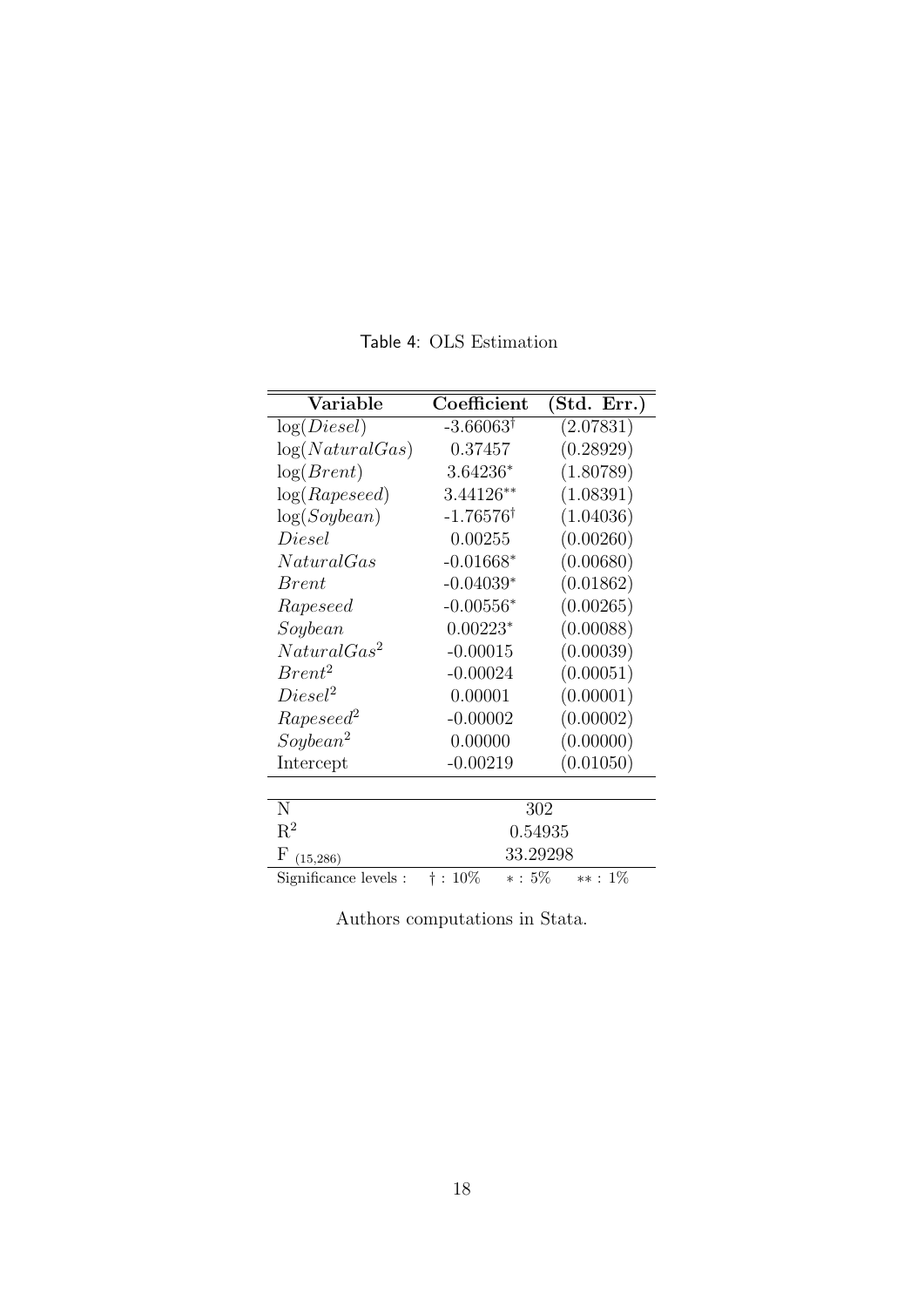Table 5: 2SLS Estimation

| Variable                 | Coefficient                       | (Std. Err.) |  |  |
|--------------------------|-----------------------------------|-------------|--|--|
| log(Diesel)              | 0.70005                           | (0.73333)   |  |  |
| Diesel                   | $-0.00308$                        | (0.00093)   |  |  |
| $Diesel^2$               | 0.00001                           | (0.00000)   |  |  |
| log(Natural Gas)         | 0.12306                           | (0.30967)   |  |  |
| log(Rapeseed)            | 4.04527                           | (1.28732)   |  |  |
| log(Soybean)             | -1.97956                          | (1.04493)   |  |  |
| NaturalGas               | $-0.01013$                        | (0.00711)   |  |  |
| Rapeseed                 | $-0.00710$                        | (0.00324)   |  |  |
| Soybean                  | 0.00239                           | (0.00084)   |  |  |
| Natural Gas <sup>2</sup> | $-0.00031$                        | (0.00048)   |  |  |
| Rapeseed <sup>2</sup>    | $-0.00002$                        | (0.00002)   |  |  |
| Soybean <sup>2</sup>     | 0.00000                           | (0.00000)   |  |  |
| Intercept                | 0.00354                           | (0.01335)   |  |  |
|                          |                                   |             |  |  |
| N                        |                                   | 302         |  |  |
| $R^2$                    |                                   | 0.53658     |  |  |
| F<br>(12,.)              |                                   | 20.21911    |  |  |
| Significance levels :    | $\ast: \, 5\%$<br>$\dagger$ : 10% | $**: 1\%$   |  |  |

Authors computations in Stata.

| Variable              | Coefficient  |           | (Std. Err.) |
|-----------------------|--------------|-----------|-------------|
| Diesel                | $-0.00182**$ |           | (0.00029)   |
| NaturalGas            | $-0.00414*$  |           | (0.00196)   |
| Rapeseed              | $0.00254**$  |           | (0.00057)   |
| Soybean               | $0.00078**$  |           | (0.00014)   |
| Intercept             | $-0.00115$   |           | (0.01214)   |
|                       |              |           |             |
| N                     |              | 302       |             |
| $R^2$                 |              | 0.2865    |             |
| F<br>(4, 297)         |              | 18.62163  |             |
| Significance levels : | $:10\%$      | $* : 5\%$ | $**: 1\%$   |

Table 6: Prais-Winsten Estimation

Authors computations in Stata.